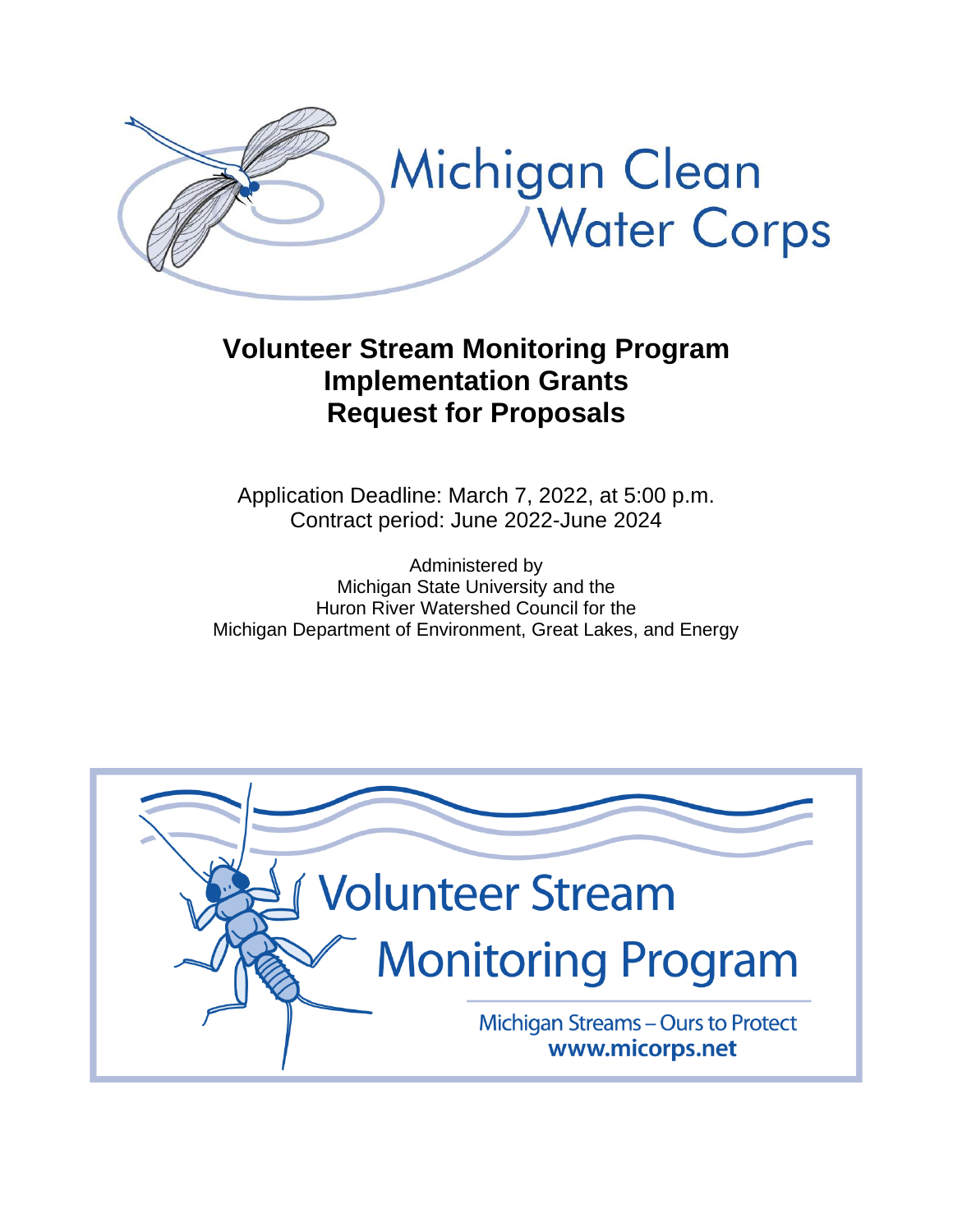## *Funding Source and Authority*

This Request for Proposals (RFP) is for the Volunteer Stream Monitoring Program (VSMP) Aquatic Macroinvertebrate Survey grants offered under the Michigan Department of Environment, Great Lakes, and Energy's (EGLE) Michigan Clean Water Corps (MiCorps) Program. A total of \$75,000 will be available for grants in fiscal year 2022/2023, across the spectrum of available VSMP funding opportunities. Implementation grants will comprise about \$40,000 of the \$75,000, with the other money spread across Startup grants and Maintenance grants (see those RFPs separately for more detail).

Two grants at approximately \$20,000 each will be given under this specific RFP. The information contained in this RFP is based on EGLE and Michigan State University (MSU) guidance and administrative rules. Grants will be announced in May 2022 with a grant period start upon grant execution and an end date two years later.

### *MiCorps Contact for VSMP:*

Dr. Paul Steen Huron River Watershed Council Phone: 734-769-5123 E-mail: psteen@hrwc.org

## *Description of MiCorps VSMP Implementation Grants*

- In an implementation grant, the grantee organization conducts aguatic macroinvertebrate surveys and stream habitat assessment with a volunteer labor force in wadable streams and rivers in specific stream locations throughout Michigan.
- This is a "train the trainer" program. MiCorps staff will provide training and support to the grantees. Grantees use the information provided by MiCorps to train their own volunteers who will conduct the majority of the data collection work. Staff together with volunteers identify macroinvertebrates, process the data and work to turn their data results into actions that improve water quality and stream habitat.
- While the grant lasts two years, it is expected that organizations will use this money to start a long-term, sustainable monitoring program that lasts beyond the grant period.
- This grant money is meant to launch groups into macroinvertebrate monitoring, not to fund groups who already conduct MiCorps monitoring (that would be a Maintenance grant, which has its own RFP).
- This grant will require you to hit the ground running and hold a volunteer monitoring event in the Fall of 2022. If this timeline is too fast, consider applying for a Startup grant instead (which also has its own RFP).
- All grantees and volunteers must use MiCorps standard operating procedures in collecting their data.
- There is a maximum dollar amount of \$20,000 per grant award. However, the dollar amount requested should be based upon what is needed to carry out the tasks identified in the project proposal.
- Two grants will be awarded each year.
- Grant funds are dispersed on a cost-reimbursement basis.
- Grants require a minimum 25% local match of funds or in-kind services.
- Successful applicants will be required to enter into a project contract with MSU, which is administering the MiCorps Program on behalf of EGLE. A project contract consists of standard "boilerplate" language, the applicant's project description, work plan/time line, and budget information. Failure of a successful applicant to accept these obligations will result in cancellation of the grant award. The Huron River Watershed Council (HRWC) has been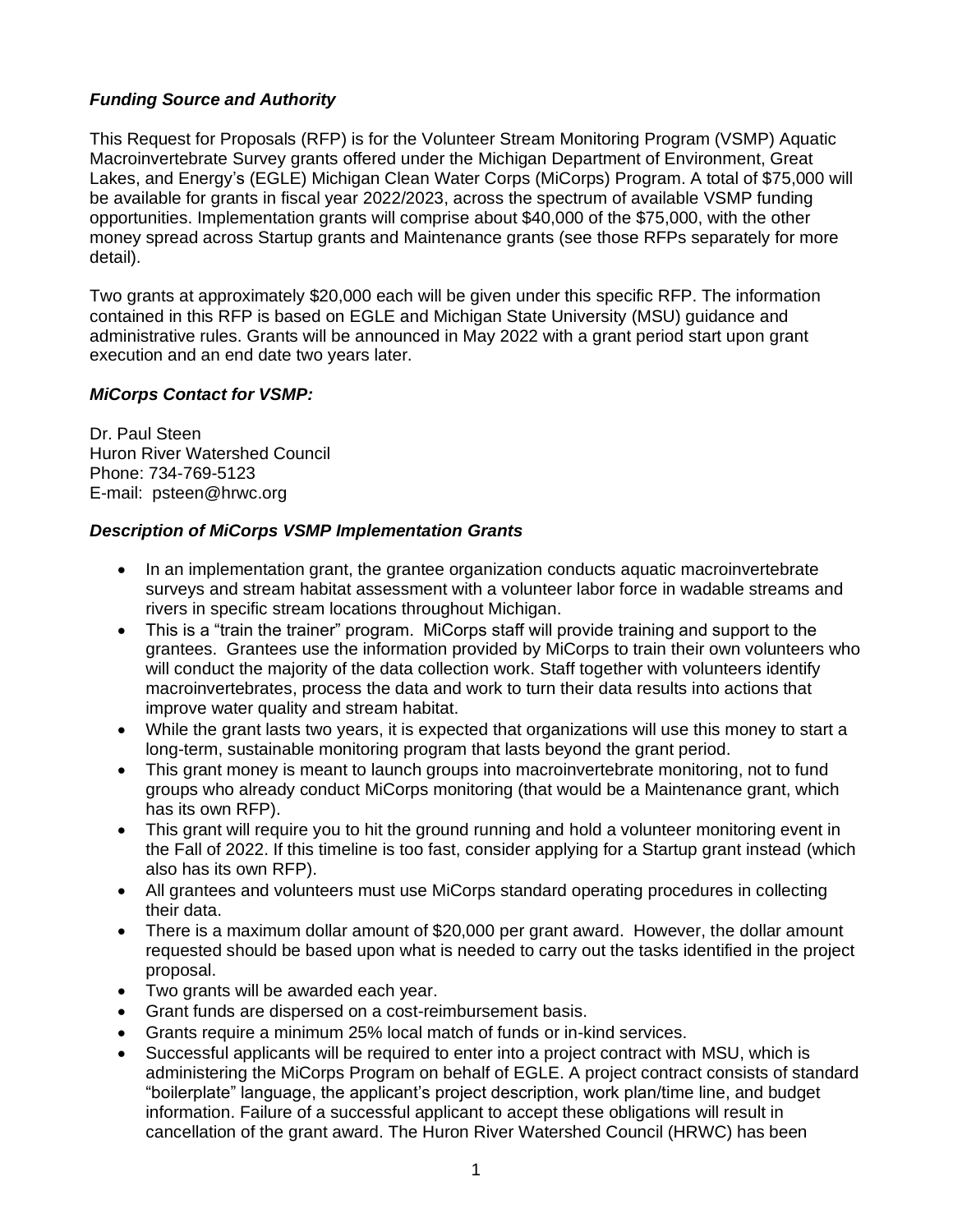contracted by the MSU to lead the project management of these grants. Dr. Paul Steen, HRWC, will serve as the Project Officer for the grants awarded under this program, with oversight and fiduciary responsibility provided by MSU.

• If you have questions about your project, you are welcome to contact Dr. Steen (contact information provided above) prior to submitting your application.

## *Eligibility*

- Local units of government and not-for-profit entities are eligible to receive grant funding. Nonprofit entities are those exempt from taxation under Section 501(c)(3) of the Internal Revenue Code. Eligible entities generally include county, city, township, and village agencies; watershed and environmental action councils; universities; regional planning agencies; and incorporated not-for-profit organizations.
- Supply proof of a successful financial audit of the applicant organization conducted in accordance with generally accepted auditing standards for a period ending within the two years immediately preceding the RFP due date, as demonstrated by an Independent Auditor's Report signed by a Certified Public Accountant from a Comprehensive Annual Report. Note: The audit date (on or after March 7, 2020) is based on the audit period and not the date of the audit or the audit letter.
- Entities that do not meet this requirement must partner with an eligible local unit of government or a nonprofit organization with a current audit that will serve as the primary applicant and fiduciary agent for the grant.
- Must not have had a grant revoked or terminated or demonstrated an inability to manage a grant or meet the obligations in a project contract within the 24-month period immediately preceding the application.

## *Ineligible Entities and Activities*

- Individuals, for-profit organizations, and federal and state agencies are not eligible to receive funding.
- Volunteer activities such as river cleanups, lake monitoring, restoration efforts, and strictly educational or school activities will not be funded. (There is a separate MiCorps grant opportunity for river cleanups).
- School or classroom-based programs using students as the primary volunteer source are not eligible for grant funding. It is acceptable to have some students as volunteers but adults must be involved as well; the goal of this program is to develop long term monitoring through long term volunteers.
- Costs associated with chemical and thermal analysis are not eligible activities under the MiCorps VSMP and may not be included as local match.

### *Submittal Deadline and Instructions*

- Complete applications including all required supporting documentation must be received by **5 p.m. on March 7, 2022** Late or incomplete applications will not be considered for funding.
- All grant applicants must complete the Web Application Form and upload the required documents to the MiCorps VSMP application system at: [https://micorps.net/stream](https://micorps.net/stream-monitoring/stream-grants/)[monitoring/stream-grants/](https://micorps.net/stream-monitoring/stream-grants/)
- Once the Web Application Form and uploaded file have been submitted, a confirmation e-mail will be sent to the e-mail address that was listed for the project's Contact Person in the completed Form. This will be your only notification that the Web Application Form and uploaded file have been submitted successfully.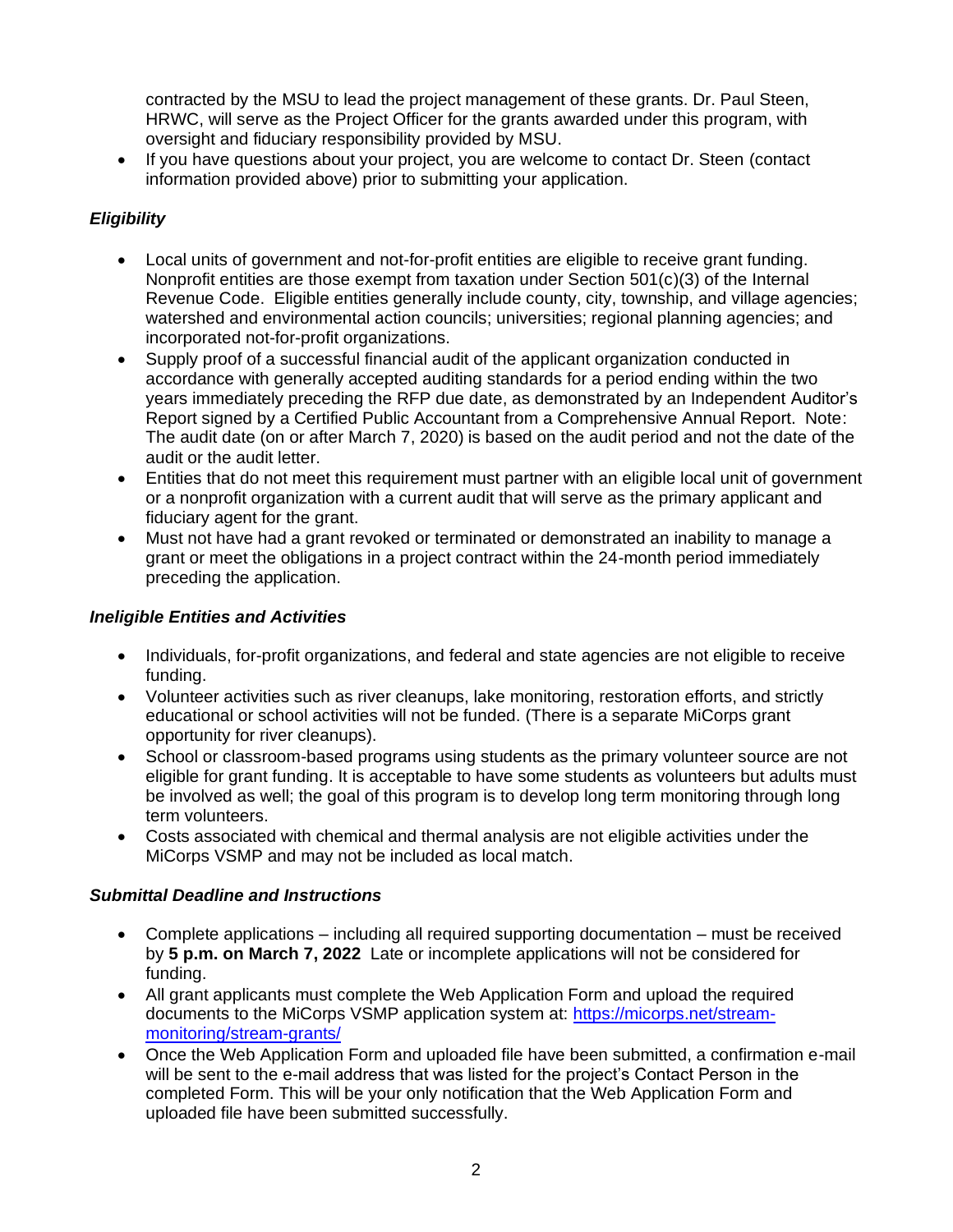• If you are unable to access and submit the Web Application Form, you must notify Dr. Paul Steen listed above to determine an acceptable alternative method for submitting your application materials prior to the application deadline.

## *Grant Application Criteria*

The grants will be reviewed and awarded based on the following criteria:

- Clarity and reasonableness of project description, goals, and objectives.
- Requirements spelled out in the Work Plan, below.
- Plan for data use and education of the community.
- Quality/past performance of the organization.
- Anticipated number of volunteers and quality of recruitment and methods to retain volunteers.
- Location/watershed priority and links to other programs and projects.
- Useful partnerships, verified by letters of commitment.
- Plans to continue the project beyond the grant period.
- Costs reasonable for project scope, including 25% minimum matching funds, and appropriate allocation of the grant funds.
- Likely to generate useful data for EGLE.

## *List of Information Required for the Application*

The following items are required for all grant applications (further detail given on each one below).

- 1. Web Application Form.
- 2. Project Narrative. PDF(s) and/or Document(s) containing:
	- A. Project Description (maximum four pages).
	- B. A Work Plan listing the mandatory tasks and other tasks deemed important by the applicant along with an estimated timeline (maximum two pages).
	- C. Letter(s) of commitment from partner organizations and advisors stating their role in the project and local match commitment.
	- D. Resume or curriculum(a) vitae for project manager and/or scientific advisor (whoever will provide the necessary ecological knowledge for the program.)
	- E. One-page letter from a Certified Public Accountant demonstrating proof of a successful financial audit within the previous two years (see Page 2).
- 3. Excel Budget Workbook using the given template: [https://micorps.net/wp](https://micorps.net/wp-content/uploads/2021/01/VSMP-FinancialStatusReportForm.xlsx)[content/uploads/2021/01/VSMP-FinancialStatusReportForm.xlsx](https://micorps.net/wp-content/uploads/2021/01/VSMP-FinancialStatusReportForm.xlsx)

All other information provided by the applicant – including binders, extraneous reports, and general letters of support – will not be considered, reviewed, or returned.

## *Web Application Form*

The Web Application Form is to be filled out by all applicants. The form is on the grant application Web page at: <https://micorps.net/stream-monitoring/stream-grants/>

- *Project Name*: The name of the proposed project being submitted for funding.
- *Grant Type:* From the drop-down menu, select Implementation VSMP.
- *Project Location*: Primary county or counties in which the project will be conducted.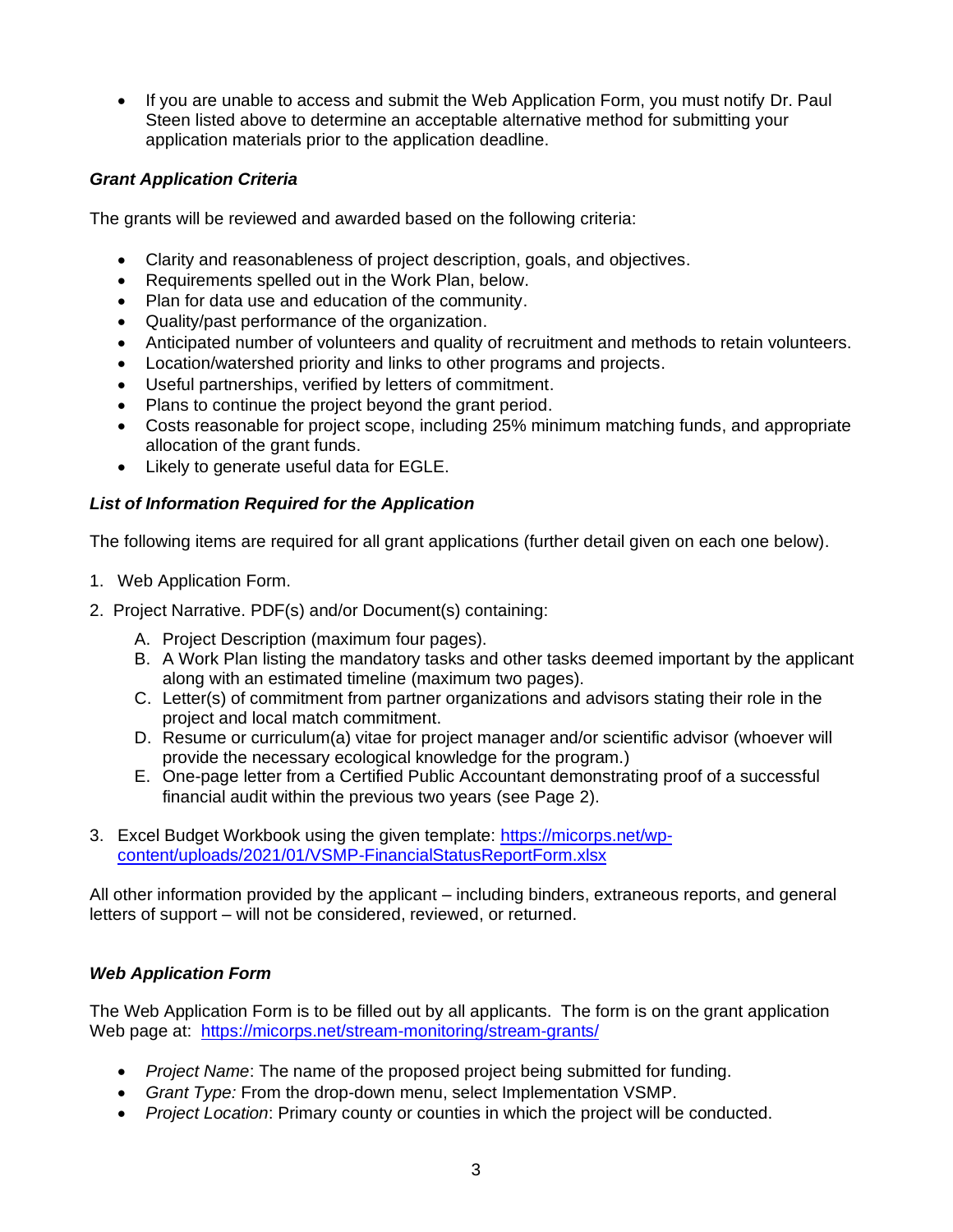- *Waterbody:* Name of the main stream(s) affected by the project.
- *Watershed Impacted by Project*: The watershed in which the project will be conducted or the watershed that may be affected by the project.
- *Grant Total Requested:* The amount of money you are requesting in this proposal.
- *Local Match Proposed:* The amount of money/in-kind service you are proposing to serve as local match.
- O*rganization Name*: Group, agency, or local unit of government applying for funding.
- *Organization Address and Telephone* numbers.
- *Contact Person*: The person in the organization who can be contacted by MiCorps staff for any needed information.
- *Contact Person's Contact Email* A confirmation e-mail will be sent to this address once the Web Application Form and uploaded file have been submitted successfully.
- *Person with Grant Acceptance Authority and Their Title*. This is the person who will accept responsibility for the terms and conditions of the contract. This may be the contact person, or it may be someone else in the organization, or a board member.
- *File uploads*: Upload the Project Narrative and the Excel Budget Workbook.

## *Project Narrative*

PDF(s) and/or Document(s) containing:

### *A. Project Description (Four pages max)*

#### 1) Overview

Describe the purpose of this project, the stream quality issues you wish to address, and what you hope to achieve. Why is it important to monitor these specific rivers and streams?

### 2) Site Description.

In which river system or watershed(s) do you plan on conducting this monitoring? If possible, include the following details:

- Location (as specific as you can provide) and water body name(s)
- Anticipated number of sites to be monitored, with locations, if already determined. (You must commit to at least 6 monitoring sites; more is acceptable),
- Past monitoring efforts conducted in this area, if any.
- Describe surrounding environment (wetland, commercial, residential, agricultural, proximity to combined sewer outfalls, holding ponds, storm drains, etc.).
- A map of the area to be studied that indicates how much of the watershed will be monitored. This map does not need to be produced by your organization.

#### 3) Organization Information / Partner Information

State the organization's mission, goals, relevant programs and accomplishments. Describe the relevant qualifications of project staff/volunteers and consultants/advisors that will carry out and ensure the success of the project.

Please describe any other partners and advisors in the project, their roles, and commitments. Describe any sub-contracts that you need to establish.

4) Training and Volunteer Information

Please describe how you plan to recruit and train volunteers. If you already have an existing pool of volunteers, briefly describe their previous training and experience.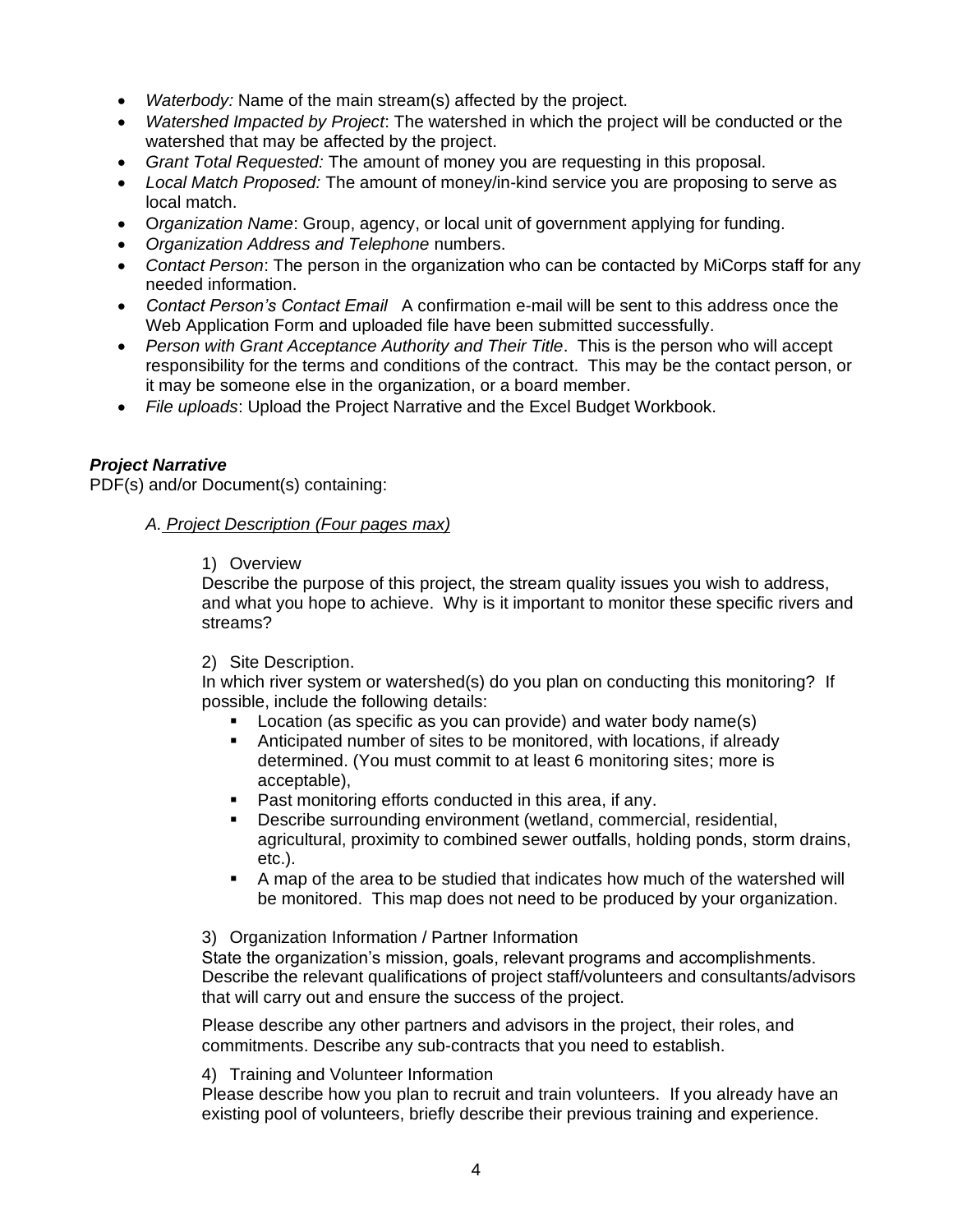Role of school programs: The MiCorps Program uses adults as the primary volunteers and does not fund projects based completely on school programs. However, you are welcome to work with schools and work with school-aged children, provided adult volunteers remain the project's main focus. If you plan to work with a school, please elaborate on how this relationship will be structured.

#### 5) Procedures and Data Use

Please describe the work to be done. Include a short description of the parameters and procedures (See links to Procedure and QAPP guidance at the end of this document).

Please state actions to be taken or outcomes expected from the resulting monitoring data. Include the role your organization will play in assisting in such actions.

#### 6). Sustainability

Please describe any watershed monitoring activities that will continue after the project is completed. Please describe your plan for funding the monitoring program following the end of this grant.

#### B. *A Work Plan (Two pages max)*

List the mandatory tasks and other tasks deemed important by the applicant along with an estimated timeline.

The plan should be presented by task (with sub-tasks, as necessary), with an estimated percentage of time given to each task, and the approximate dates given for each task. The estimated percentage of time for all tasks should total 100%. Identify who will be responsible for carrying out each task.

All work plans must include the following mandatory tasks:

- Send at least 1 staff member to a full day MiCorps stream monitoring training session led by MiCorps staff (Held in June or July 2022; possibly will be virtual in 2022).
- Prior to writing your Quality Assurance Project Plan (QAPP), consult the EGLE biologist for your watershed (names will be provided by MiCorps) on monitoring site locations.
- Develop a QAPP that meets MiCorps standards and uses MiCorps procedures. The QAPP must be submitted to Dr. Paul Steen (MiCorps project officer) no less than 30 days prior to the first monitoring event and approved prior to any monitoring.
- Arrange and complete a "side-by-side" sampling session with MiCorps staff prior to the first macroinvertebrate collection event (usually August/September)
- Hold monitoring events in the fall of 2022, spring and fall of 2023, and spring of 2024.
- Participate in the annual MiCorps conferences both years (2022 and 2023) of the grant (usually held in late October or November).
- Give a short (20-30 minute) presentation on the process and results of your project at the second year (2023) of your attendance at the MiCorps conference.
- Enter all monitoring data into the MiCorps online database.
- Submit quarterly reports which contain your workplan and comments on progress of each task, along with Excel budget, to Dr. Paul Steen within 30 days of the closing of each quarter of the grant period. Reports are due one month after the quarter ends. Quarters are: June-September 2022 (4 months), October-December 2022, January-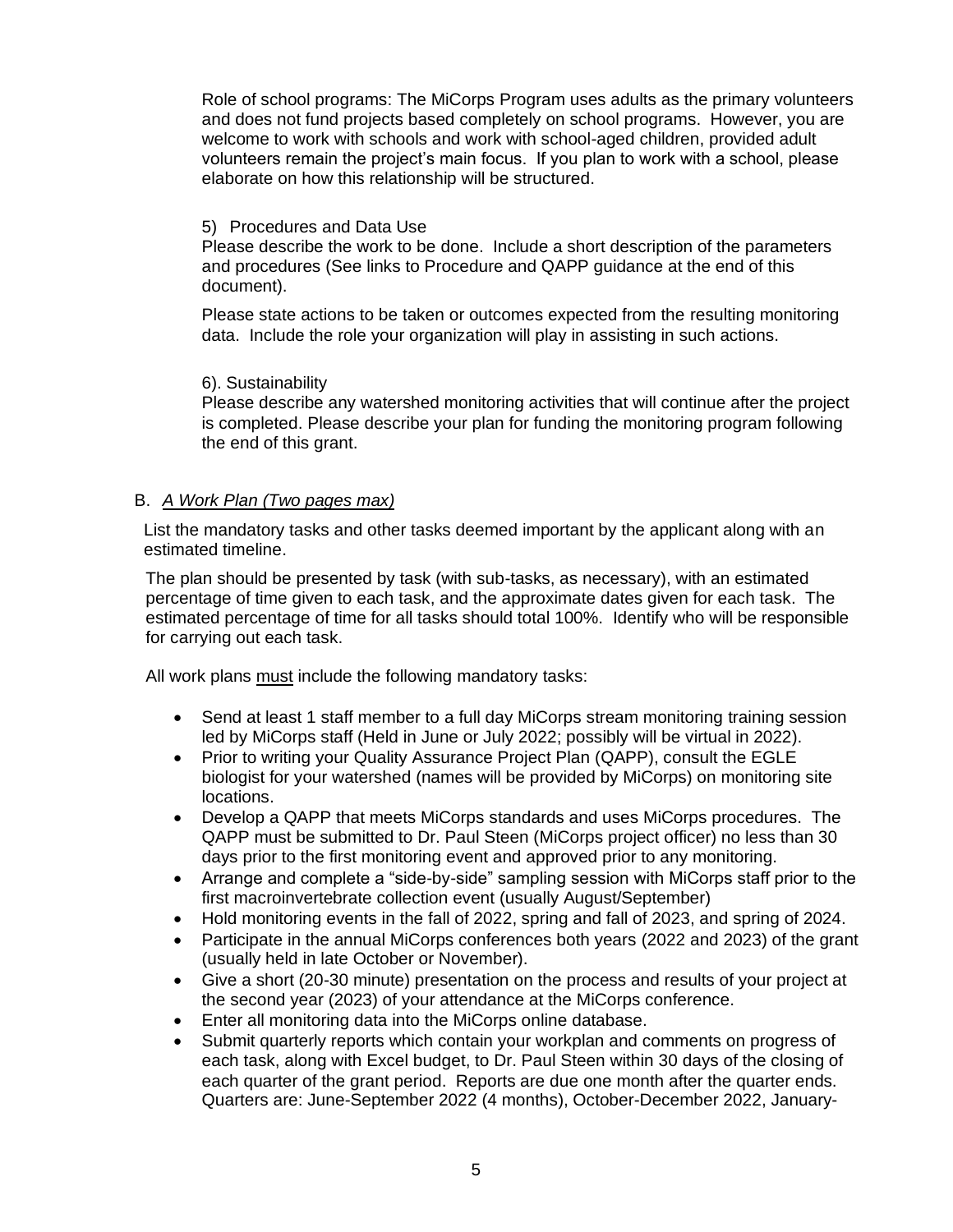March 2023, April-June 2023, July-September 2023, October-December 2023, and January-March 2024, April-May 2024.

• Upon grant closing, submit a 3-5 page final report reviewing the program's accomplishments and challenges, one page fact sheet using the given template [\(https://micorps.net/wp-content/uploads/2021/01/MiCorps-fact-sheet-template.docx\)](https://micorps.net/wp-content/uploads/2021/01/MiCorps-fact-sheet-template.docx), and final financial status report, by June 30, 2024.

## C. Letter(s) of commitment

Letters from partner organizations and advisors stating their role in the project and the amount and type of local match commitments. Partners letters are not needed if not referencing local match commitment.

## D. Resume or curriculum(a) vitae

Include resume or CV for project manager and/or scientific advisor (whoever will provide the necessary ecological knowledge for the program.)

E. Audit

A one-page letter from a Certified Public Accountant demonstrating proof of a successful financial audit within the previous two years (see p. 2).

## *Excel Budget Spreadsheet*

Fill out the excel grant budget spreadsheet, using the directions below. The spreadsheet is available at<https://micorps.net/wp-content/uploads/2021/11/VSMP-FinancialStatusReportForm.xlsx>

Please note the following:

- Local match is a financial commitment made by the grant recipient and partner agencies to help implement the project.
- A 25% match is required of all applications.
- Labor, in-kind services, and materials can count as match.
- Volunteer labor can be included as match. As per EGLE Grant Contract Administration policy 10-001, there are three different rates for volunteer labor:
	- $\circ$  Unskilled laborers: The acceptable rate for these workers is the prevailing minimum wage for the State of Michigan (2022: \$9.87/hour).
	- o Professionals not working in a professional capacity: The acceptable rate for these professionals is based on the national value (Independent Sector) for volunteer time (2021: \$28.54/hour).
	- o Professionals, including skilled labor, working in their normal professional capacity: The acceptable rate for these professionals would be equivalent to their normal hourly rate of pay.
- Any original source (i.e., federal, state, local, or private) of match funds is acceptable, except for grants funded by other programs under the Clean Michigan Initiative, Renew Michigan funds, or the federal Clean Water Act.
- Whatever you commit to as match will become part of your contractual obligation if your project is selected for funding. Be sure match commitment is realistic.
- Match activities will be held to the same standards as grant-funded activities.
- Match cannot be earned until the starting date of the contract.

1. Staffing Costs.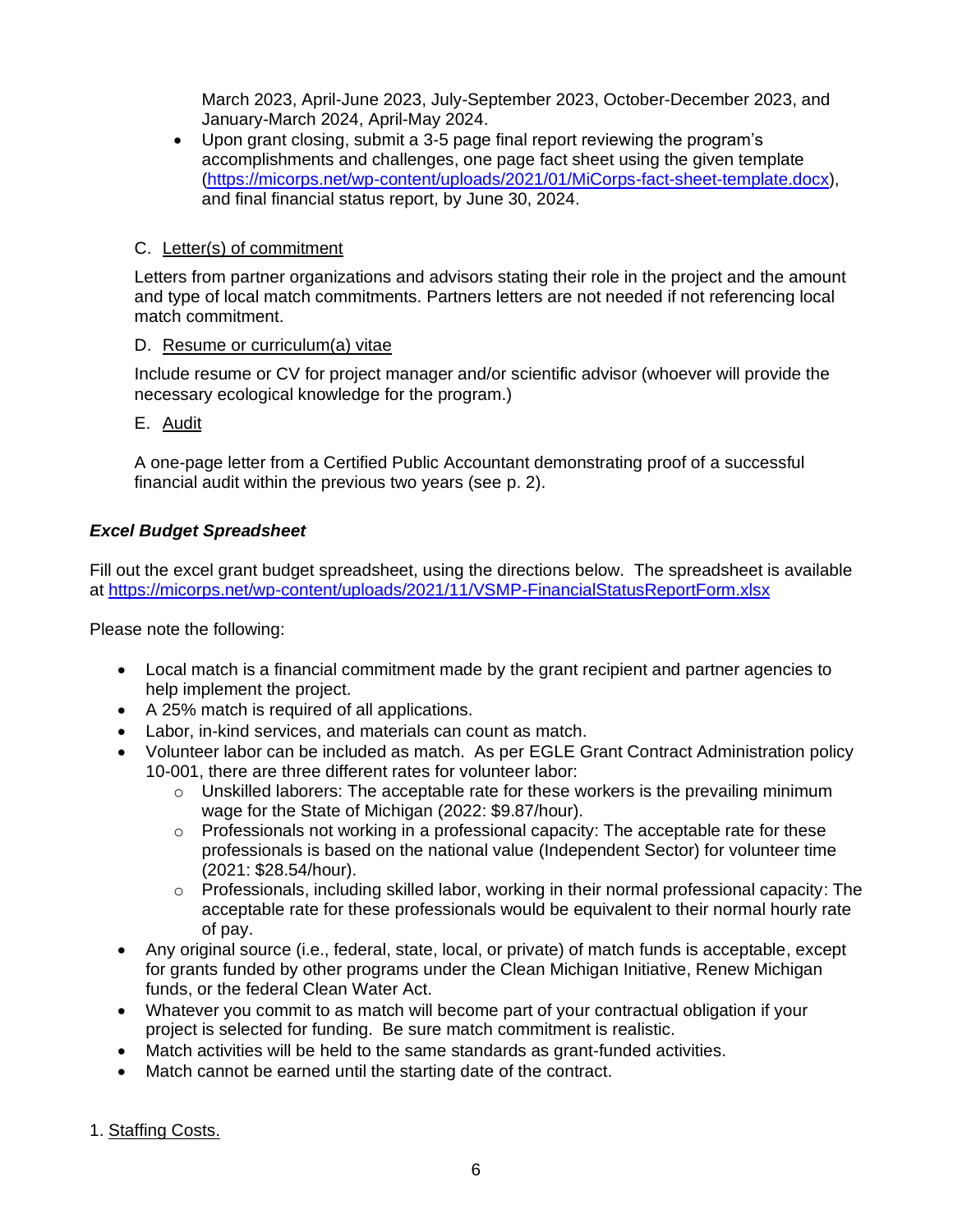- \* List each staff person (project manager, analyst, clerical, etc.), the estimated number of hours each person will work on the project, and their hourly rate. Place the costs for each staff person (number of hours times hourly rate) in column B.
- \* Each staff person listed under staffing cost should also be included in the work plan.
- Staffing costs for staff in agencies other than the grant recipient should be budgeted under Contractual.

## 2. Fringe Benefits.

This can include insurance, FICA, federal, state, and local taxes, vacation and sick time, and workers compensation.

- Most organizations have set fringe benefit rates. Use your agency's fringe benefit rate, up to 40% maximum.
- \* List each staff person and if their fringe rate is different than the generic organization's fringe rate, include that by the staff person's name. Multiply the rate by their Staffing budget to get the Fringe Benefit cost.
- \* MiCorps reserves the right to request applicants to supply information indicating how their fringe benefits were calculated.

## 3. Indirect Costs.

Indirect costs have been referred to as the cost of doing business. Typical indirect costs are associated with, but not limited to, office space, telephones, office equipment rental and usage, and general office supplies.

- \* Most agencies have a set indirect rate. Use your agency's indirect rate, up to 20% of salary and fringe benefits.
- \* Multiply the sum of all Staffing and Fringe Benefit costs by the Indirect rate to get the total Indirect costs.
- \* MiCorps reserves the right to request applicants to supply information indicating how their indirect costs were calculated.

### 4. Contractual Services.

Contractual costs are services provided by staff or agencies other than the grant recipient. Any services not provided by the grant recipient should be listed here. If any part of the work in the grant is to be subcontracted, your grant application must include a description in the workplan.

### 5. Project Equipment, Supplies, and Materials.

Appropriate costs are for equipment, supplies and materials that are to be used in the macroinvertebrate/habitat monitoring program.

- Equipment is defined as an article of nonexpendable, tangible personal property having a useful life of more than one year (e.g., microscope, nets, waders). Supplies and materials are consumable goods (e.g., ethanol, insect jars, printing costs, postage).
- The purchase of any single piece of equipment greater than \$1,000 (e.g., an expensive microscope, or computer) is not allowed using grant funds. This equipment can be noted as match funds if an applicable expense.